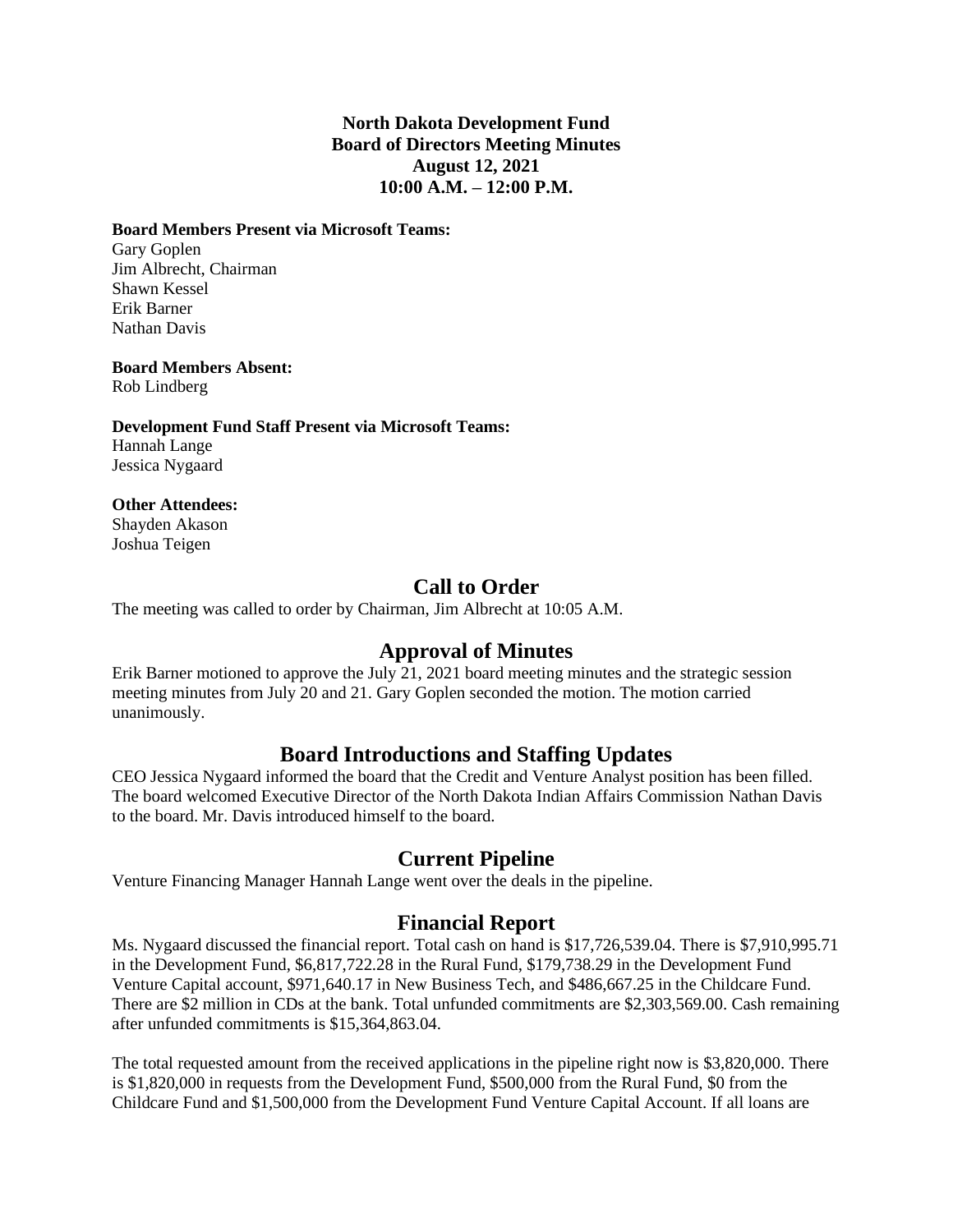approved, the North Dakota Development Fund (NDDF) will have \$11,544,863.04 remaining available cash on hand.

Discussion on the amounts in the pipeline. The board noticed a small discrepancy in the requested amounts. The staff fixed the mistake during the discussion.

**Motion:** Shawn Kessel motioned to approve the financial reports as amended. Erik Barner seconded the motion. The motion carried unanimously.

### **Job Requirements Removal**

Head of Investment and Innovation Shayden Akason provided a review of the change that was discussed during Strategic Session. The board is required to make a formal motion to remove the policy requiring job creation to dictate the amount awarded to a company.

**Motion:** Gary Goplen motioned to remove the requirement to base funding amounts on the number of jobs created. Nathan Davis seconded the motion. The motion carried unanimously.

### **Investment Amount**

Mr. Akason summarized the discussion that was had during strategic session around increasing the funding limit to \$3 million. Discussion ensued on the topic.

**Motion:** Erik Barner motioned to increase the maximum funding amount to \$3 million. Gary Goplen seconded the motion. The motion carried unanimously.

### **Policy and Bylaw Updates**

The board discussed the policy they drafted during strategic session related to an end-of-term procedure that shall be followed. The board agreed that the board member whose term is about to expire must provide their notice of intent to renew their term prior to the end of the term. Failure to do so will indicate to the Governor's office that they must find a replacement so as to not have a lapse in board member terms. Should a term expire and the member intends to continue to serve, that individual shall remain on the board until the Governor's office has reappointed or removed that individual from the seat.

The board also discussed documenting that a board term is assigned to the specific board seat and not the individual.

Discussion ensued on changes to the bylaws. The staff will draft language and present it for a vote at the next meeting.

## **Other**

#### **October board meeting:**

Discussion ensued on the location of the October board meeting. The board meeting will take place in Fargo. The staff will find a location for the meeting and attempt to schedule a tour of the NDSU Research and Technology Park.

The staff will work to put together an event to honor the board members whose terms have expired in October.

#### **The meeting was moved into executive session pursuant to North Dakota Century Code 10-30.5-07 at 10:52 AM.**